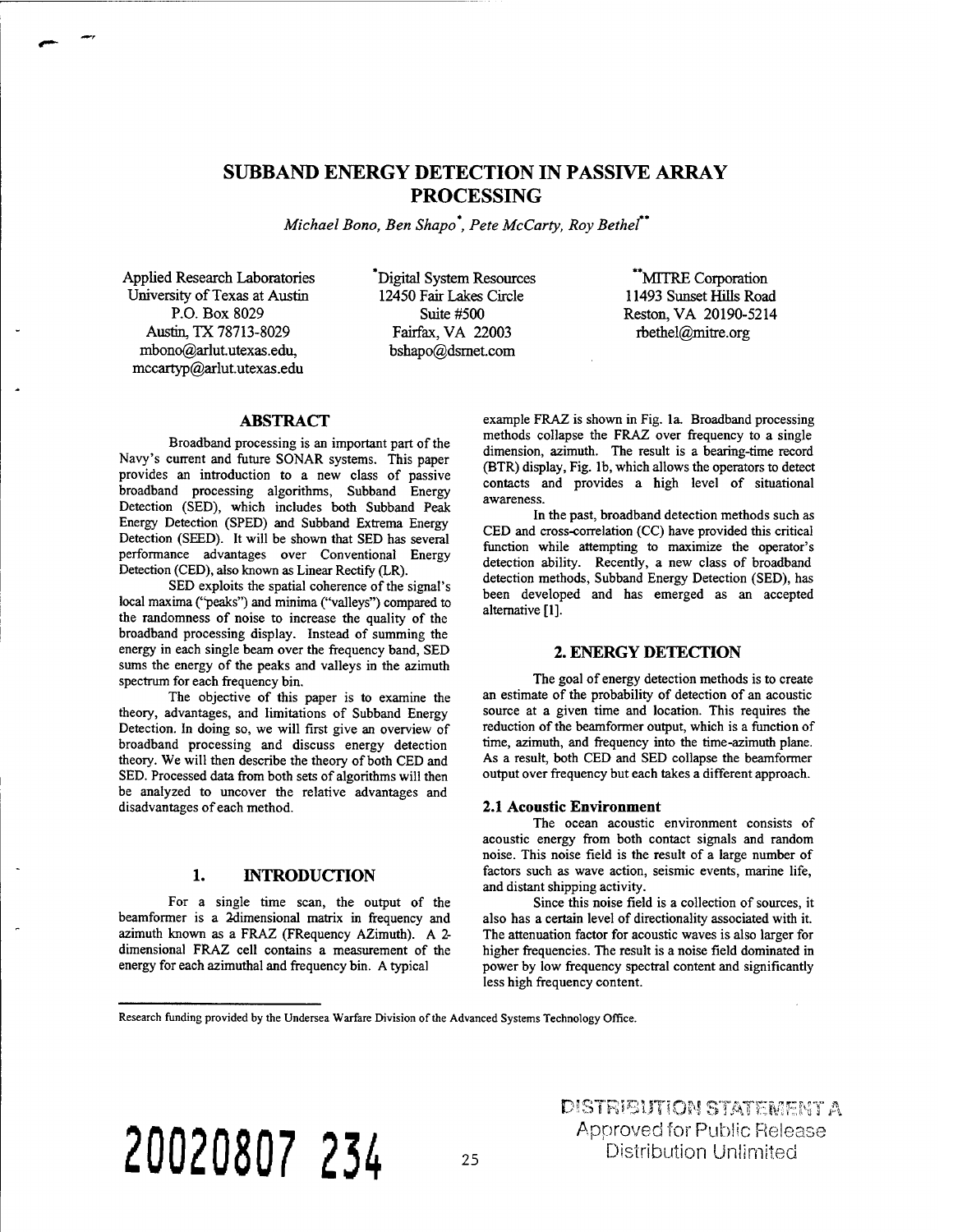

Figure 1: Broadband Processing Methodology (A) FRAZ-FRequency Azimuth plot for a single time scan, (B) BTR-**Bearing Time Record Display that is the final broadband display.**

#### **2.2 Normalization**

Due to the nature of the noise field, energy detection methods typically utilize a noise floor estimate. This is done since signal to noise ratio (SNR) is used as the energy value. It has been shown that the use of SNR versus raw signal typically increases the performance of the algorithm. Simply summing the raw energy in each frequency bin ignores the fact that low frequencies dominate the energy distribution. Doing so may prevent the detection of primarily high frequency contacts.

Energy detection methods with noise floor estimation have demonstrated good detection capability including the detection of low SNR contacts (i.e. signals quieter than the average noise floor) [2]. In part, this detection capability benefits from two primary concepts: spatial coherence and sidelobe rejection.

#### **2.3 Energy Detection Concepts**

Spatial coherence is defined as the alignment of distinct frequency components of a contact signal. Since the frequency components spatially align, they strengthen the energy estimate and increase the detectability of contact signals over random noise.

Energy detection methods also provide inherent sidelobe rejection. The reason for this is related to the beamforming process. Beamforming spatially filters the elemental array timeseries. Ideally, there is a unity gain in the look direction and a zero gain in all others. Realistically, the array gain pattern, or beam pattern includes a mainlobe of a certain width and several sidelobes which allow noise and interferer energy to leak into the beam measurement.

At high frequencies, the beam pattern has a narrow mainlobe and many narrow sidelobes. As the frequency is reduced, the lobe width increases and the location of the sidelobe peaks shift in azimuth. The result is that for a single beam measurement, the mainlobe peaks line up in the same azimuth bin for all frequencies while sidelobe peaks spatially shift and will not line up over the frequency range. This mitigates the effect of sidelobe energy leakage.

#### 3. CONVENTIONAL ED

Conventional Energy Detection (CED), also known as Linear Rectify (LR), is a traditional energy detection method. CED will be utilized as a baseline for evaluating Subband Energy Detection (SED) performance.

#### **3.1 CED Principles of Operation**

CED starts with a FRAZ for a single time scan and processes each azimuth bin, Fig 2a. A single azimuth bin contains a frequency spectrum of signal plus noise, as seen in Fig. 2b. As mentioned above, the next step is to perform a noise estimate. The method used by CED for estimating the noise floor applies a median filter in frequency and azimuth.

CED then calculates the signal to noise ratio (SNR) by dividing the beamformer output (signal plus noise), Fig. 2b, by the noise floor estimate, Fig 2c. Finally, it calculates an energy estimate by summing the SNR values in all desired frequency bins for the single azimuth bin. This process is repeated for each azimuth bin and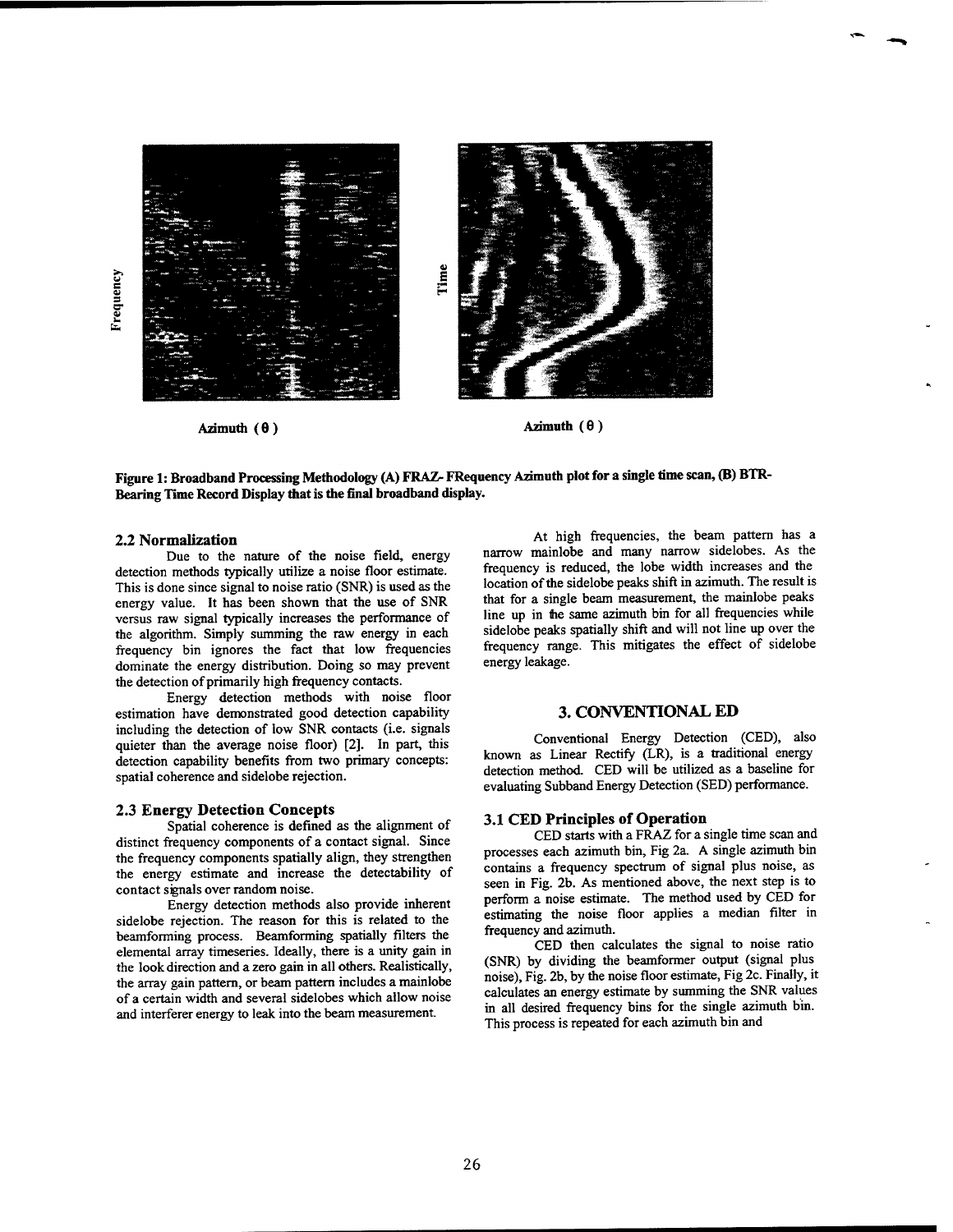

Figure 2: Conventional Energy Detection (A) FRAZ display with arrow showing a single azimuth bin, (B) Frequency spectrum of the measured signal plus noise for a single azimuth bin, (C) Frequency spectrum of the normalized noise **estimate.**

every time scan to produce a BTR display which is used to detect acoustic contacts.

#### **3.2 CED Performance**

CED has been shown to provide optimal single signal detection in uncorrelated noise fields. The theoretical minimum detectable level (MDL) of CED for this case is better than that of the SED algorithms presented next. As such, CED provides raw optimum detection ability for isolated signals.

There is, however, one major limitation of CED. CED produces wider contact traces due to the limited bearing resolution. As a result, CED is not optimal for real world acoustic environments with multiple signals. This produces BTR displays with wide, blurry traces for loud contacts.

The detection ability of the system for cluttered, real world acoustic noise environments is impaired since the wide, blurry traces may suppress nearby, quieter contacts. So, despite the theoretical MDL advantage of CED for isolated signals, SED has an overall detection advantage in clutter due to the increased bearing resolution and narrower contact traces. This can be seen in the results in Fig. 5 and will be discussed further later.

## 4. SUBBAND ED

Subband Energy Detection (SED) is a new class of energy detection methods. These algorithms have gained acceptance and are currently used in real world SONAR systems.

#### **4.1 SED Principles of Operation**

SED starts with the same FRAZ information as CED. However, instead of looking at the frequency spectrum in a single beam, SED looks at the azimuth spectrum for a single frequency bin, Fig 3a. SED finds the locations of all "peaks" and "valleys" in the azimuth spectrum for each frequency bin. An example azimuth spectrum is seen in Fig.  $3b$ . A peak is simply a local maximum in azimuth and a valley is a local minimum in azimuth These peaks and valleys are then used to generate an energy estimate using one of several algorithms. Fig. 4 shows BTRs for a real acoustic data set processed by each of the four primary SED algorithms.

#### **4.2 SPED and SEED**

There are two fundamental classes of Subband ED algorithms: Subband Peak Energy Detection (SPED) and Subband Extrema Energy Detection (SEED). In addition, each class has at least one version from two modes: Clutter Suppress (CS) and Energy Detection (ED).

SPED utilizes only the peak information to estimate the detection probability. It examines the azimuth spectrum for every frequency bin and locates the peaks. For each azimuth bin containing a peak, a value, or "reward", will be added to the energy estimate for that azimuth bin. The actual value of the reward will depend on the mode of the algorithm (i.e. CS or ED). This is repeated for each frequency bin.

Unlike with CED processing, if the bin does not contain a peak then SPED will not add to the energy estimate for that azimuth. In other words, SPED sums only the energy at the peaks.

**27**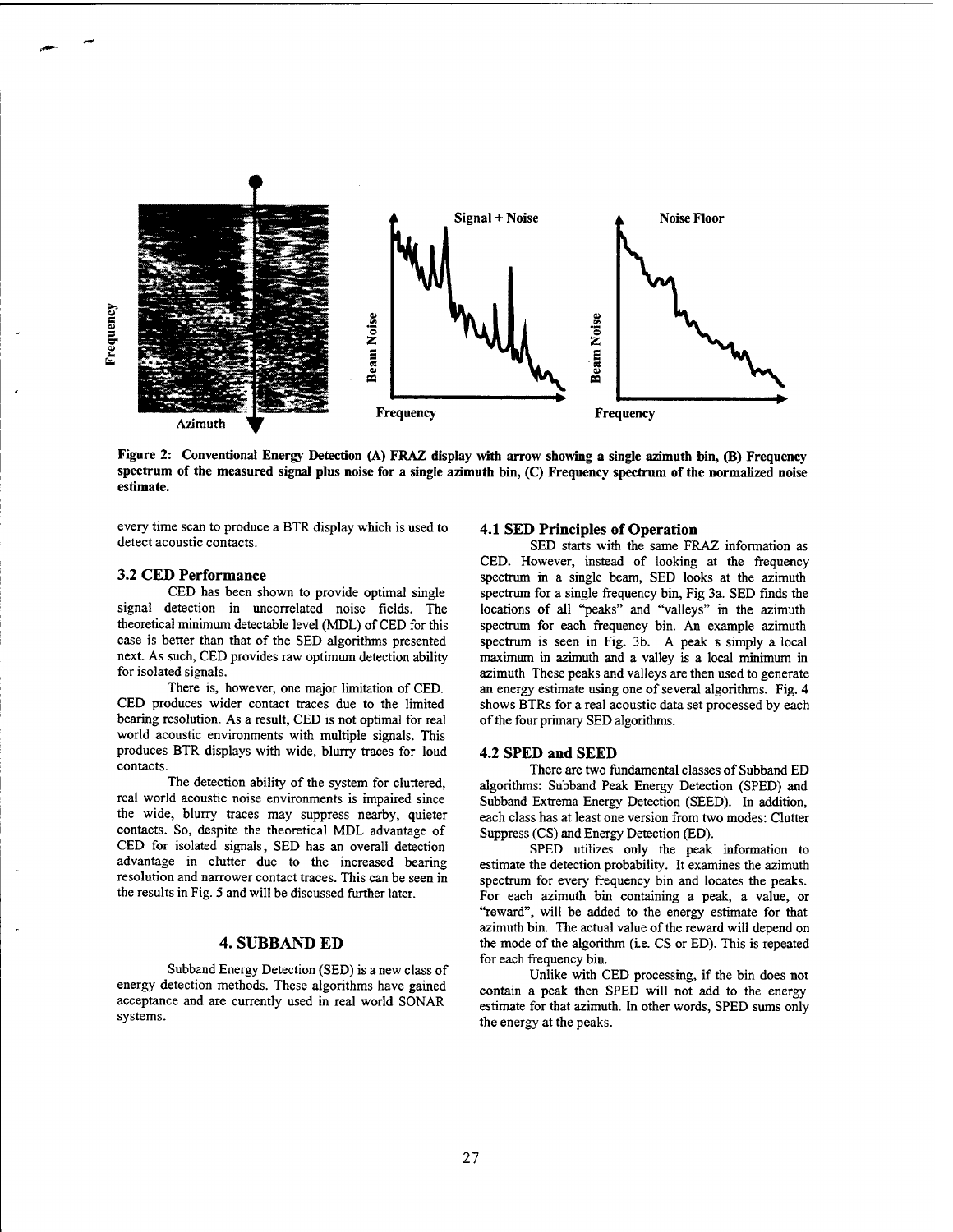

**3** *T*



**Azimuth**

Figure 3: Subband Energy Detection (A) FRAZ display with arrow showing a single frequency bin, (B) Azimuth spectrum **of a single frequency bin showing the signal peaks and the noise floor.**

Subband Extrema Energy Detection utilizes both peak and valley information to estimate the detection probability. Like SPED, it will add a reward for peaks. In addition, it will also subtract a value, or assess a "penalty" for any valley that is located in an azimuth bin.

# **4.3 CS and ED Modes**

The clutter suppress mode (CS) assigns a reward and penalty of unity for each peak and valley. This mode can be thought of as a histogram and basically counts the number of peaks (and, in the case of SEED, subtracts the number of valleys). It does not attempt to account for the magnitudes of these peaks and valleys. As a result, the CS mode does not require noise floor estimation. This method works well with broadband contacts but poorly with contacts containing only a few loud frequency components.

The energy detect mode assigns a reward and penalty based on signal to noise ratio. This requires the calculation of a noise estimate. The reward is simply the measured beam noise (signal plus noise) divided by the noise estimate. The penalty calculation is less straightforward and is an area of current research [3,4,5].

The noise estimate typically used is a complex algorithm that averages over time, clips tonals, applies a smoothing filter, and then takes the quiet value in an azimuth sector as the noise floor.

## **4.4 SED Theory**

Peaks and valleys occur due to both contact signals and random noise. Even when the average noise floor is greater than the contact, the fluctuations of the noise may cause it to drop below the contact signal. When this happens, there is a peak due to the contact signal.

In one frequency bin of the beam noise versus azimuth spectrum, there may be several peaks due to the signal but still many more due to noise. Although noise peaks outnumber signal peaks, low SNR contacts may still be detected because peaks due to contact signals will have spatial coherence (i.e. occur in the same azimuth bin for each frequency) while noise peaks will not. As a result, these signal peaks add "constructively" when summed over the entire range of frequency bins.

SED is often referred to as a "peak-picking" method. Instead of summing the energy in every frequency bin, SED sums only the energy values for the bins that contain extrema. In effect, this detects only the peak of the mainlobe, reduces the width of the contact traces, and provides increased spatial resolution of the BTR display. This serves to provide SED with a detection advantage over CED in cluttered environments since quiet contacts are no longer hidden by nearby louder ones.

#### 5. RESULTS

Fig. 5 shows four acoustic data sets processed by both CED and SEED CS. The first example (on the left) shows comparable detection ability. Despite the better theoretical MDL of CED for isolated targets, this and most other real data sets show no appreciable difference in detection ability.

The peak-picking provides SEED CS with sharper, more clearly defined contact traces as can be seen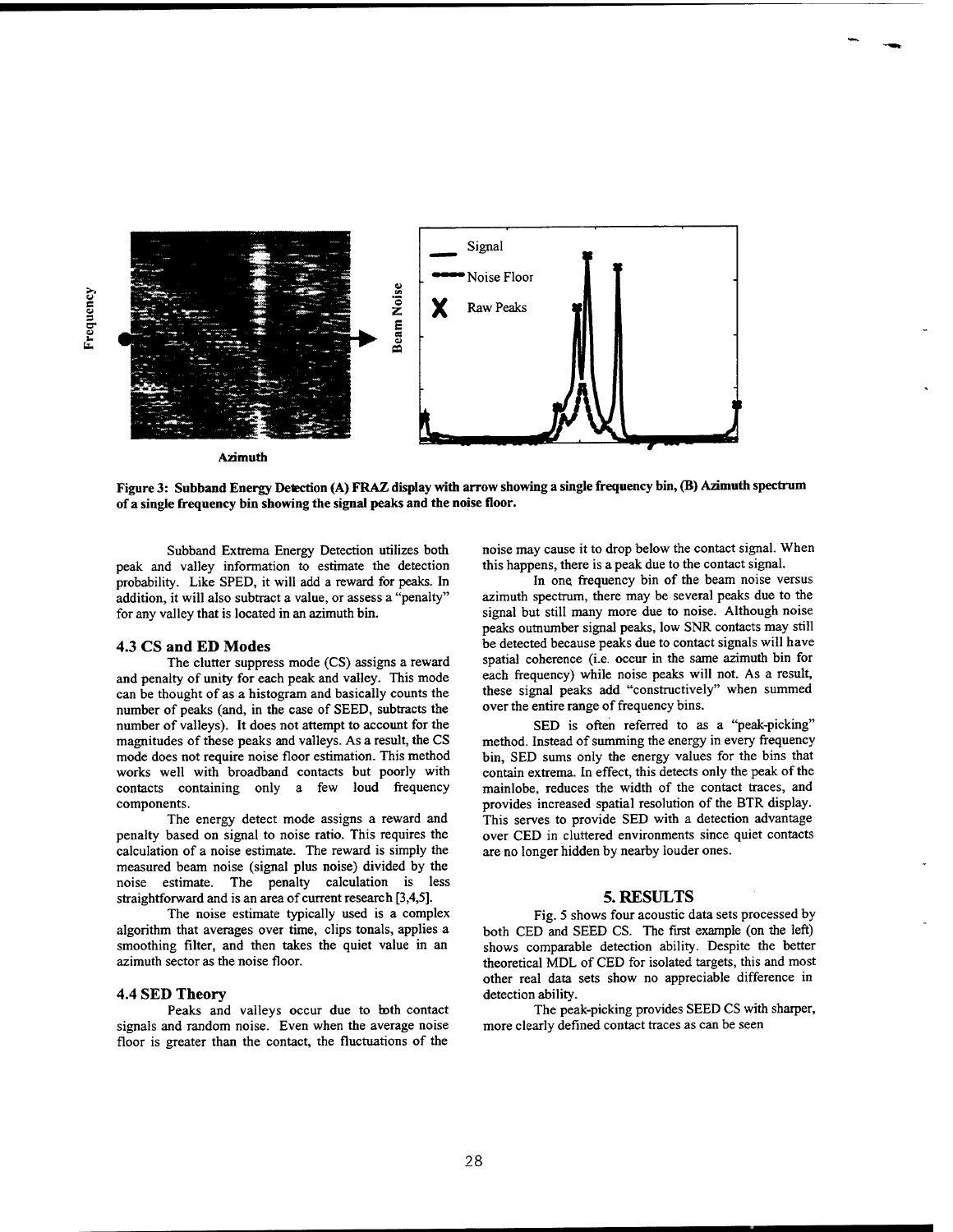





Figure 5: BTR displays for Conventional ED (top row) and Subband Extrema Energy Detection-Clutter Suppress Mode, **SEED CS, (bottom row) for four real acoustic data sets.**

 $\overline{\phantom{a}}$ 

 $\overline{a}$